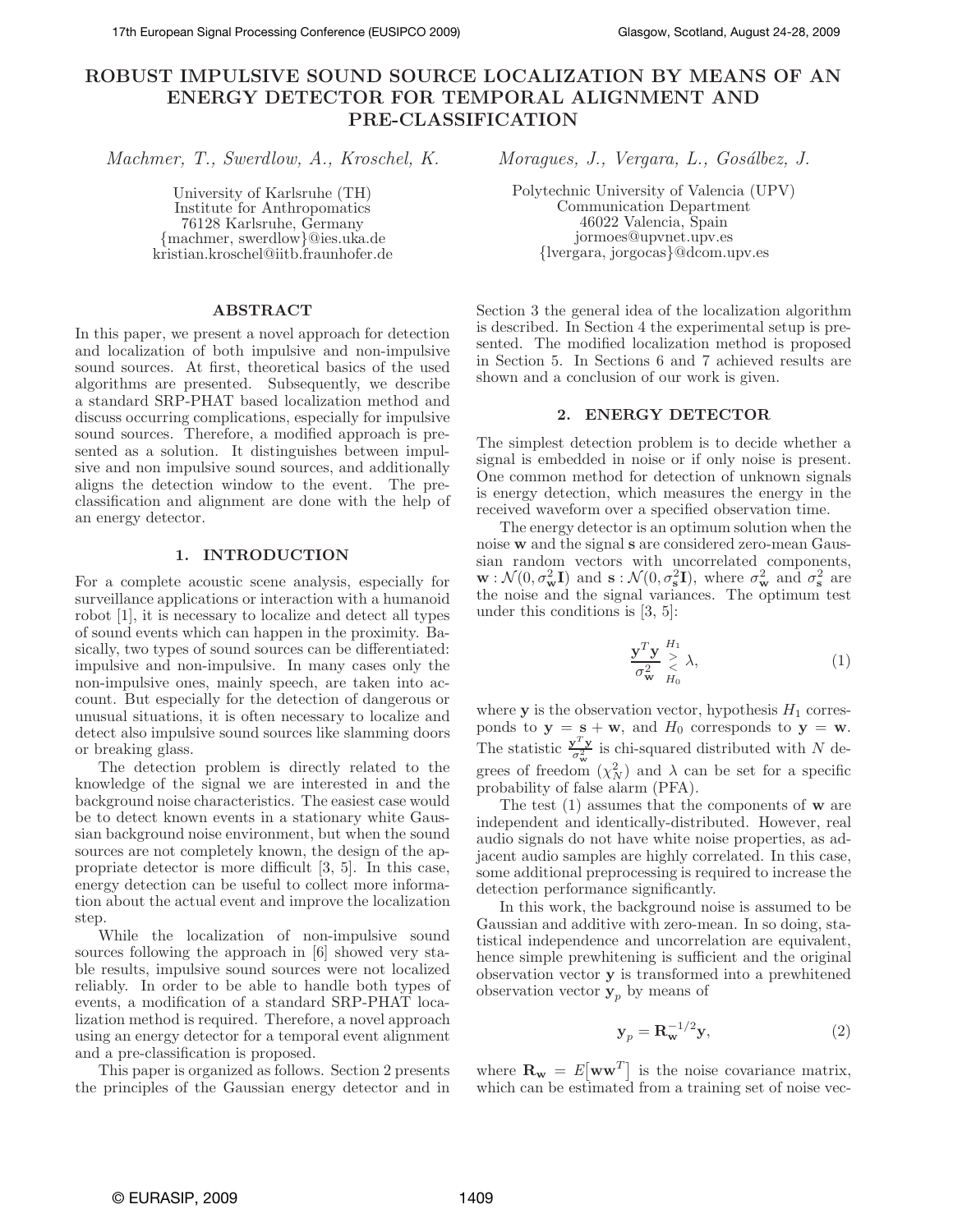tors  $w_k$ , with  $k = 1, ..., K$ , using the sample estimate

$$
\hat{\mathbf{R}}_{\mathbf{w}} = \frac{1}{K} \sum_{k=1}^{K} \mathbf{w}_k \mathbf{w}_k^T.
$$
 (3)

The test (1) can be rewritten as

$$
\frac{\mathbf{y}_p^T \mathbf{y}_p}{\sigma_{\mathbf{w}_p}^2} \underset{H_0}{\geq} \lambda.
$$
\n(4)

Note that  $\mathbf{R_w} = E[\mathbf{w}_p \mathbf{w}_p^T] = \mathbf{I}$  and hence  $\sigma_{\mathbf{w}_p}^2 = 1$ . The p prewhitening transformation whitens and mean-power calculation normalizes the original observation noise.



Figure 1: Block diagram of an energy detector.

In Figure 1 the complete energy detector procedure is depicted. The acoustic signal is divided into frames **y** of size N and then these observed vectors are linearly transformed  $(\mathbf{R}_{\mathbf{w}})$ , so that a new white vector  $\mathbf{y}_p$  is obtained. After that, the energy of the prewhitened data is calculated  $(\mathbf{E}_p)$  and compared with a threshold fixed by the PFA. The output of the energy detector will be 1 for  $H_1$  and 0 for  $H_0$ .

#### **3. LOCALIZATION**

### **3.1 Time delay estimation**

Today, the most commonly used methods for the acoustic localization are based on the estimation of the time difference of arrival (TDOA) of sound signals in a pair of spatially separated microphones. The time delay estimation is achieved by correlating the sound signals of two microphones in a microphone pair. The correlation function  $R_{x_ix_j}(\tau)$  in frequency domain can be defined as

$$
R_{x_ix_j}(\tau) = \int_{-\infty}^{+\infty} X_i(\omega) X_j(\omega)^* e^{j\omega \tau} d\omega, \qquad (5)
$$

where  $X_i$  is the Fourier transform of the given microphone signal  $x_i$ . In theory, the signals  $x_i$  and  $x_j$  in a given pair should be an exact copy of each other, with a time delay  $\tau$ . However, in real environments we have to deal with noise and reverberation effects. This leads to the following system model:

$$
x_i(t) = h_i(t) * s_i(t) + n_i(t)
$$
 (6)

$$
x_j(t) = h_j(t) * s_j(t) + n_j(t),
$$
 (7)

where  $h_i(t)$  is the acoustic impulse response of the room from the source to the  $i^{th}$  microphone, the additive term  $n_i(t)$  summarizes the channel noise in the microphone

system as well as the environmental noise for the  $i^{th}$ sensor, and  $s_j$  represents the delayed signal  $s_i$ , which is delayed by  $\tau_{ij}$ . Having a closer look to the noise terms, they are represented by two different types: on the one hand, those which are correlated to each other, like the background noise of a running fan, on the other hand, those which are not correlated. If we assume that the noise is fully correlated and we have an ideal room with a Dirac impulse response, we can easily achieve a noise free estimation of the correlation in a given microphone pair by subtracting the correlation of the noise from the correlation of the received signal, analogously to the background noise suppression, presented in [6]:

$$
R_{s_i s_j}(\tau) = R_{x_i x_j}(\tau) - R_{n_i n_j}(\tau)
$$
 (8)

In order to make the correlation more stable, we additionally use the so called Phase Transform (PHAT)  $\psi_{x_ix_j}$  to weight the correlation function. This way of proceeding loads to the well known Generalized Cross proceeding leads to the well known Generalized Cross Correlation (GCC) function [4]:

$$
R_{x_ix_j}^{(g)}(\tau) = \int_{-\infty}^{+\infty} \psi_{x_ix_j}^{PHAT}(\omega) X_i(\omega) X_j(\omega)^* e^{j\omega\tau} d\omega, \tag{9}
$$

with PHAT weighting function defined by

$$
\psi_{x_ix_j}^{PHAT}(\omega) = \frac{1}{|X_i(\omega)X_j(\omega)^*|},\tag{10}
$$

which can also be regarded as a whitening filter. The combination of the GCC and (8) leads to:

$$
R_{s_i s_j}^{(g)}(\tau) = R_{x_i x_j}^{(g)}(\tau) - R_{n_i n_j}^{(g)}(\tau). \tag{11}
$$

The estimation of  $R_{n_i n_j}^{(g)}(\tau)$  for each microphone pair is achieved during phases of no activity of the sound source, which are detected by using the energy detector, both described in detail in [6].

### **3.2 SRP-PHAT**

Based on the time delay estimation, the spatial position of a sound source can be calculated. Therefore, the so called Power Field (PF) technique, also known as SRP (Steered Response Power), can be used. In this approach, beamforming is used to focus a microphone array to a specific spatial area. In order to find the exact position of a sound source, the entire environment is scanned searching for the spatial position with the highest acoustic power.

The combination of SRP and the TDOA based methods mentioned before leads to a called SRP-PHAT [2], which fuses the stability of the SRP against reverberation and the efficiency of the GCC method giving us the possibility to build a real-time system.

SRP-PHAT is computed as

$$
P(\mathbf{s}) = \frac{1}{|M_p|} \sum_{(i,j) \in M_p} R_{s_i s_j}^{(g)}(\tau_{ij}(\mathbf{s})), \tag{12}
$$

where  $\tau_{ii}(\mathbf{s})$  denotes the theoretical delay between the microphones in pair  $(i, j)$  for the assumed spatial source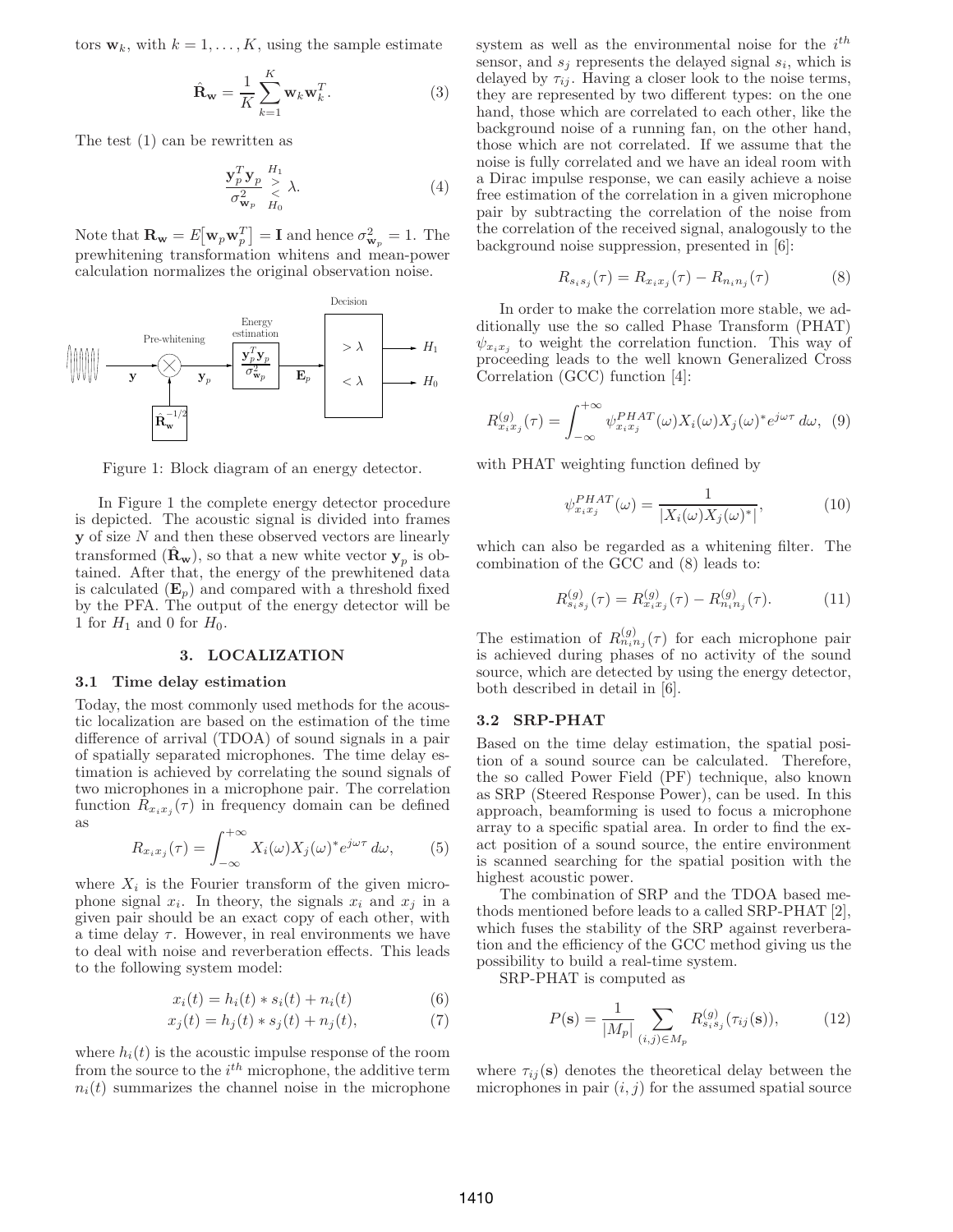

Figure 2: Head of the humanoid robot ARMAR III.

position  $\mathbf{s} = (s_x, s_y, s_z)$ .  $M_p$  represents a given set of microphone pairs. In order to estimate the source position  $\hat{\mathbf{s}}$ , the position of the maximal value in  $P(\mathbf{s})$  has to be found in a given search space **S**:

$$
\hat{\mathbf{s}} = \underset{\mathbf{s} \in \mathbf{S}}{\arg \max} P(\mathbf{s}).\tag{13}
$$

### **4. EXPERIMENTAL SETUP**

In order to evaluate the localization of impulsive and non-impulsive sound sources, recordings were done with and without background noise. Different signal-to-noise ratios are of particular interest because of various noise sources, which can exist for example in the proximity of a humanoid robot. In our application, such a typical case is represented by the cooling fans of the robot.

For the evaluation, impulsive sound sources like putting a cup on the table, opening and closing a door, dropping a spoon on a table, and a toaster were analyzed. A mixer and human speech were used as nonimpulsive sound sources.

The microphone array used for our experiments was built according to the head geometry of a humanoid robot (Figure 2) and consisted of four omni-directional electret condenser microphones. It is roughly an inverse t-shape geometry with a total width of 20 cm and a height of 5.5 cm. Sound data were acquired by using a multichannel audio data acquisition unit with the sampling frequency of 48 kHz. The window size used for the Gaussian energy detector was about 5 ms (256 samples); the amount of noise vectors required to estimate the whitening matrix was 1024 with a re-estimation period of 2 seconds. The source position was estimated by means of a 3D-grid search with grids of 5 cm and a total grid dimension of 3.60 m x 1.80 m x 1.20 m.

Furthermore, it was necessary to define a correct localization of the sound source position. Due to the small concentrated array used, it was not possible to determine the distance to the sound source, and only the azimuth and elevation angles were taken into account. The localization was deemed correct, if the Euclidean distance between the estimated and the real angle was below 10 degrees.

## **5. MODIFIED LOCALIZATION METHOD**

For the impulsive sound sources, SRP-PHAT does not reach the high accuracy that is obtained with nonimpulsive events. This is the reason why even in scenarios without any background noise, the mislocalization rate is very high [6]. In order to be able to localize both impulsive and non-impulsive sound sources, we modified the standard SRP-PHAT technique, described in Section 3. The basic idea thereby is to distinguish between the different types of sound sources and to adapt the localization algorithm accordingly.

## **5.1 Pre-classification**

In the first step, the pre-classification phase, the sound source which should be localized is classified as an impulsive or non-impulsive event. This is done by measuring the length of the event counting detections of the energy detector in a specific time interval. In our case, this interval has a length of 256 detector windows and corresponds to approximately 1.37 seconds. An event is handled as an impulsive event if the totalized time duration of all detections in the time interval amounts less than one second.

#### **5.2 Temporal event alignment**

Mislocalizations of impulsive events can be mainly reasoned by reverberation. Because of the fact that all reflected possible paths of the sound are longer than the direct path, the first wave which arrives to the microphone pair, is not influenced by reverberation. In order to benefit from this knowledge, it is necessary to align the correlation window exactly to the event. This is done by positioning the beginning of an event in the middle of the correlation window. We do this by using the detections of the energy detector which uses smaller windows of only 256 samples. This alignment is done for both sound source types. In the case of an impulsive event, we additionally decrease the window size to a quarter (43 ms, 2048 samples) to gain more influence of the first wave.

After the first localization, the localization algorithm has to handle two different event types: for an impulsive one, it terminates and is waiting for the next event, for a non-impulsive event type, it waits for a half correlation window (85 ms, 4096 samples) and the pre-classification is repeated. This whole procedure is iterated until the classification result is impulsive again. That means that the on-going event is finished and the algorithm is waiting for the next event.

#### **6. RESULTS**

As a baseline localization method we used the standard SRP-PHAT approach. Thereby, sound data are divided in windows of a specific size with an overlap factor of 0.5. Each time an event inside of such a window is detected by the energy detector, the data is first multiplied by a Hamming window and then passed to the localization algorithm described in Section 3. The window size, used